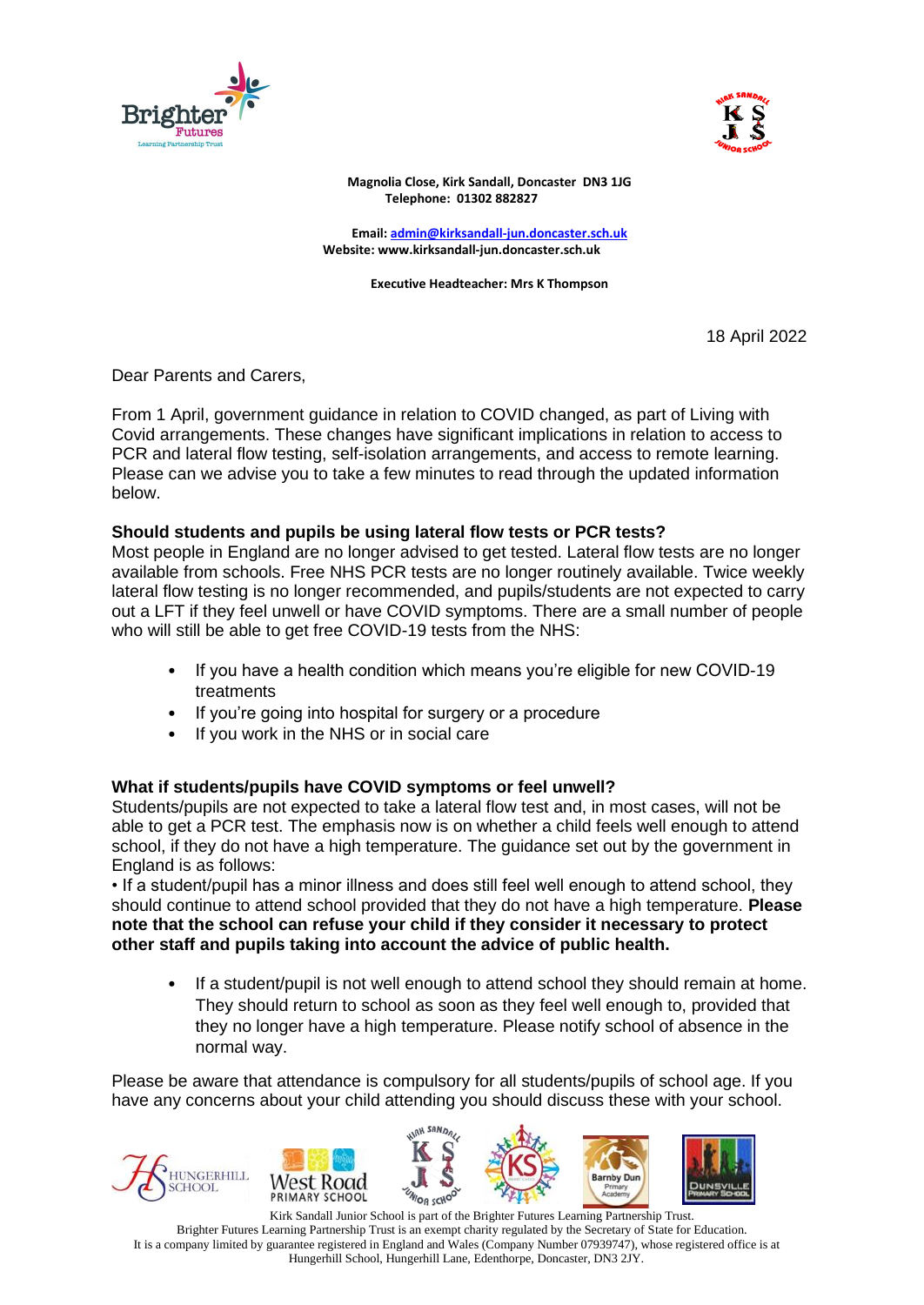If your child is aged 12 or over and at higher risk of serious illness, meaning they are immunosuppressed, they should follow the guidance of their hospital consultant. All medical information should be shared with schools so they can carry out an individualised risk assessment.

# **What if a student/pupil has a positive COVID test**?

Most people in England are no longer advised to get tested so there should be very few situations in which this occurs. However, the government have advised the following:

- If a student/pupil is under 18 years old and tests positive for COVID-19 they should stay at home and avoid contact with other people for 3 days from the start of their symptoms. After this they should return to school if they are well enough to attend and **no longer have a high temperature**.
- Students/pupils should no longer carry out lateral flow tests to release from selfisolation.
- If a student is over 18 years old and tests positive for COVID-19 they should stay at home and avoid contact with other people for 5 days from the start of their symptoms. After this they should return to school if they are well enough to attend and no longer have a high temperature. Students should no longer carry out lateral flow tests to release from self-isolation. **Students will be asked to provide evidence of a positive lateral flow test by recording it on the NHS site and sending a screenshot to their progress tutor, as previously.** Positive tests should be extremely rare as students are no longer advised to get tested and there is no expectation to do so even if they have symptoms or feel unwell.

# **Please be aware the emphasis is no longer on testing, but on whether a student/pupil feels well enough to attend school, provided that they do not have a high temperature.**

## **Can students/pupils with COVID access remote learning?**

If a student/pupil is too unwell to attend school they should not be accessing remote learning in the interests of their health and wellbeing. If a student/pupil is too unwell to attend school they should focus on rest and recovery and talk to their teachers about missed work when they are well enough to return to school. If there are regular absences and concerns about the amount of missed work, the school will invite you in to discuss these. Your child may need to attend additional classes after school, in some settings, if your child has missed too much work and is falling behind.

If a student/pupil has tested positive and we have seen evidence, but feels well enough to access remote learning, your school may **provide work which can be accessed remotely. This will be agreed with the school. However, this should** be extremely rare as students/pupils are no longer advised to get tested.

If a student/pupil has only mild illness and feels well enough to attend school they should do so provided that they do not have a high temperature, and they do not need to carry out a COVID test.

Any access to remote learning is unlikely to be provided beyond the short term and will be kept under review, due to the significant reduction in self-isolation periods from the original 10 days and the new arrangements in place.

### **Should students wear face coverings?**

For the moment, face coverings are no longer required in schools. Schools may however choose at certain times, during serious breakouts, to allow some students/pupils to wear face coverings on corridors and communal areas if they feel it is necessary. The government advises that they are useful in crowded and enclosed spaces where children may come into contact with people they do not normally meet.

### **Please note we discourage the use of face coverings in lessons in the interest of effective communication and learning.**